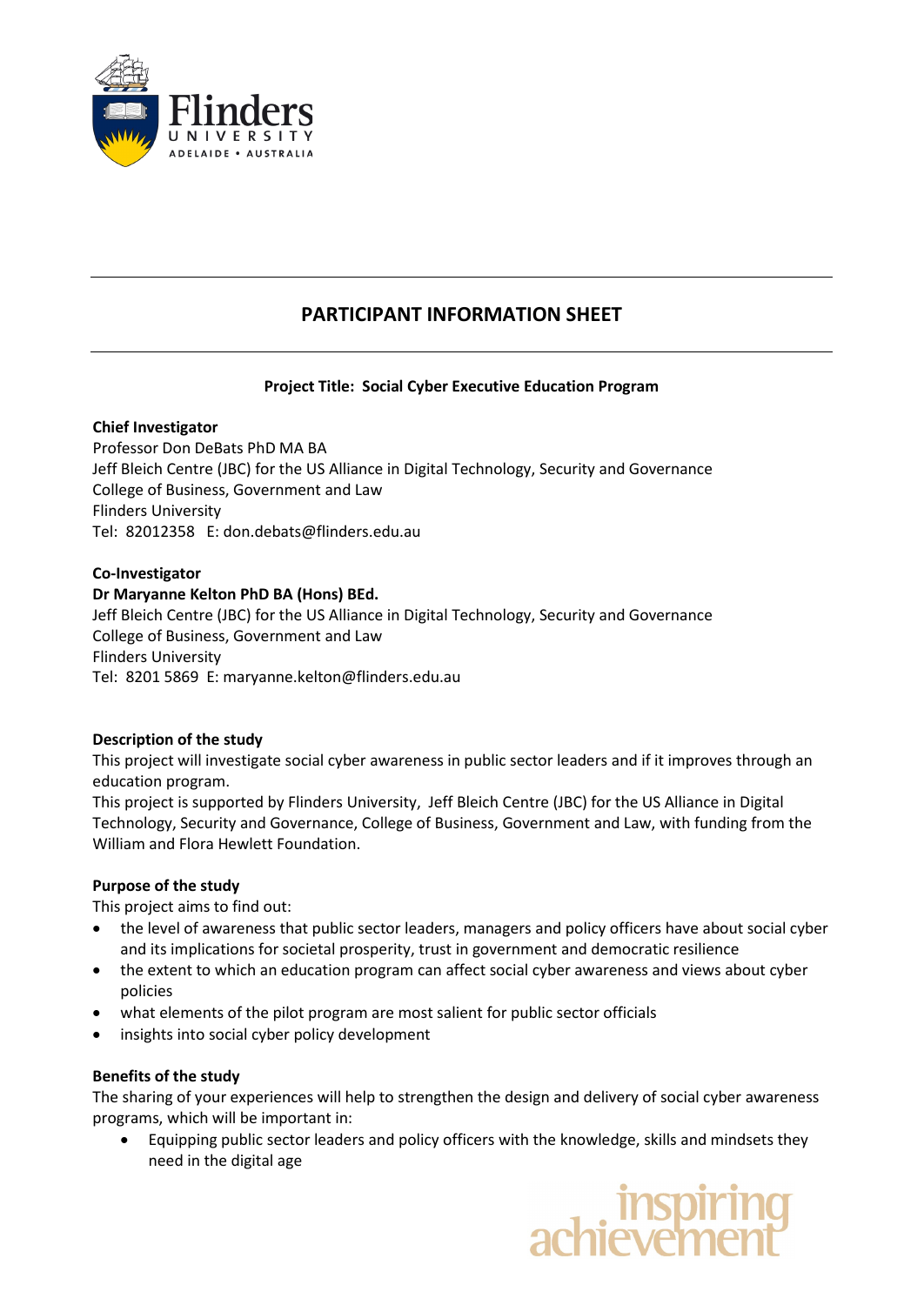- Enabling public sector leaders and policy officers to mitigate potential threats to social prosperity and democratic resilience
- Encouraging and enabling new and better informed policy development

### **Participant involvement and potential risks**

If you agree to participate in the research study, you will be asked to:

- attend a workshop, "The Digital Dilemma", about social cyber implications for the South Australian Public Sector
- complete a brief questionnaire at the end of the workshop regarding the effectiveness of the workshop and your knowledge of and views on social cyber implications on societal prosperity and democratic resilience

Participation is entirely voluntary.

The researchers do not expect the questions to cause any harm or discomfort to you. However, if you experience feelings of distress as a result of participation in this study, please let the research team know immediately. You can also contact the following services for support:

- Lifeline 13 11 14, [www.lifeline.org.au](http://www.lifeline.org.au/)
- Beyond Blue 1300 22 4636, [www.beyondblue.org.au](http://www.beyondblue.org.au/)
- Your agency's Employee Assistance Program

# **Withdrawal Rights**

You may, without any penalty, decline to take part in this research study. If you decide to take part and later change your mind, you may, without any penalty, withdraw at any time without providing an explanation. To withdraw, please contact the Chief Investigator or you may just refuse to answer any questions / not participate in exercises at any time. Any data collected up to the point of your withdrawal will be securely destroyed.

Data recorded during group discussions may not be able to be destroyed. However, the data will not be used in this research study without your explicit consent.

#### **Confidentiality and Privacy**

Only researchers listed on this form have access to the individual information provided by you. The workshop facilitator will review comments about the effectiveness of the training in order to adapt the effectiveness for the future workshops. Privacy and confidentiality will be assured at all times. The research outcomes may be presented at conferences, written up for publication or used for other research purposes as described in this information form. However, the privacy and confidentiality of individuals will be protected at all times. You will not be named, and your individual information will not be identifiable in any research products without your explicit consent.

No data, including identifiable, non-identifiable and de-identified datasets, will be shared or used in future research projects without your explicit consent.

#### **Data Storage**

The information collected may be stored securely on a password protected computer and/or Flinders University server throughout the study. Any identifiable data will be de-identified for data storage purposes unless indicated otherwise. All data will be securely transferred to and stored at Flinders University for seven years after publication of the results. Following the required data storage period, all data will be securely destroyed according to university protocols.